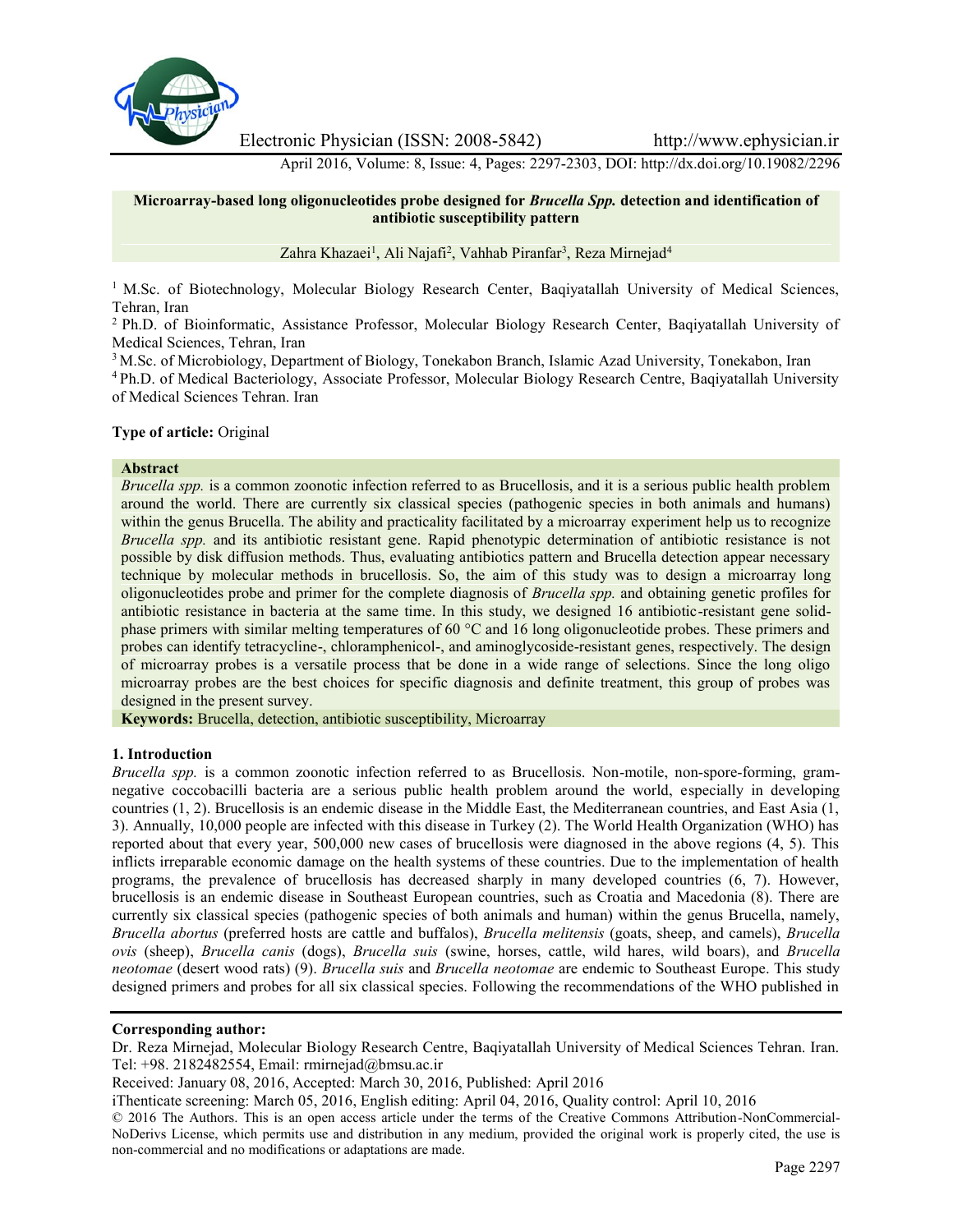1989, the gold standard for the treatment of brucellosis is combinatorial treatment, i.e., doxycycline-Rifampin are used for six weeks, or doxycycline is taken for six weeks together with streptomycin for 2-3 weeks (10). These drugs have serious side effects on patients (11-13). Moreover, some studies have shown that recurrence rates of 5- 10% occur due to inappropriate treatment (14, 15). So, these factors, such as the high rate of recurrence, resistance to rifampin (because tuberculosis is endemic in some parts of countries), and toxic side effects (damage to the middle ear, nephrotoxicity resulting from the use of streptomycin), have led to trying new treatment options for brucellosis. Fluoroquinolones and macrolides, gentamicin, ciprofloxacin, cotrimexazole, tetracycline, tigecycline, and erythromycin are being used as new anti-microbial agents (16, 17). A new report has shown resistance to all of these antibiotics. So, the best anti-microbial pattern recommended for the treatment of human brucellosis has become important. Recently, microarray hybridization of pre-amplified deoxyribonucleic acid sequences to arrayed species-specific oligonucleotides has been used as a fast technique for the detection and identification of bacterium (18). Microarrays are powerful techniques for the rapid and parallel detection of microorganisms' genomes in deferential samples, such as blood. PCR amplification products (PCR results) could be analyzed in comparison by mistreatment high-density oligonucleotide microarrays. Powerful analytical devices having hundreds or thousands of probes connected to solid support (19). This ability and practicality facilitate the recognition of Brucella antibiotic resistance genes, because gold standard detection (Brucella culture) need long time (1-2 weeks) (20). Therefore, rapid phenotypic determination of antibiotic susceptibility pattern is not possible by disk diffusion methods (21). Thus, evaluating antibiotics' patterns and Brucella detection appear to be necessary techniques by molecular methods in brucellosis. So, the aims of this study were to design long oligo microarray probes for the complete diagnosis of Brucella spp. and to obtain genetic profiles for antibiotic resistance in bacteria at the same time.

## **2. Material and Methods**

This study designed one pair Primer for detecting all 6 classical species. Complete genome sequence of six Brucella spp. studied via the national center for biotechnology information (NCBI) Genome database (http://www.ncbi.nlm.nih.gov/genome) and the RefSeq complete genome regarding the six strains were detected throughout the related files of GeneMarkS, version 2.5M. Then, for each RefSeq, a complete genome was retrieved from NCBI Nucleotide database (http://www.ncbi.nlm.nih.gov/nuccore) to study the sequence length and total genes involved within a complete genome. The data are shown in Table 1. We applied complete genome sequence of six *Brucella spp.* as inclusion/exclusion criteria to identify and design primers and microarray-based long oligonucleotides probes.

| Brucella strains                      | Complete genome/RefSeq accessio no. | Size (Mb) | Total genes |
|---------------------------------------|-------------------------------------|-----------|-------------|
| Brucella abortus 2308                 | NC 007618.1                         | 2.12      | 2,085       |
| <i>Brucella melitensis ATCC 23457</i> | NC 012441.1                         | 2.13      | 2,056       |
| Brucella ovis                         | NC 009505.1                         | 2.11      | 2,063       |
| Brucella neotomae 5K33                | NZ ACEH00000000.1                   | 3.3       | 3.129       |
| <i>Brucella canis ATCC 23365</i>      | NC 010103.1                         | 2.11      | 2,018       |
| Brucella suis ATCC 23445              | NC 010169.1                         | 1.92      | 1,844       |

**Table 1.** Six reported identified classical Brucella strain genomes via NCBI Genome database

The best server to show clear similarities among different *Brucella spp.* is the GViewer Server (22). Furthermore, NCBI guarantees appropriate support for GenBank data and BLAST tools. Last, the PanSeq server is used for appropriate result of genomic unique regions. Therefore, the primers and probes were designed based on AleleID 7.83 (Premier Biosoft, USA) for the detection of Brucella species antibiotics resistance gene. This study designed antibiotics resistance gene solid-phase primers with similar melting temperatures of 60  $\degree$ C in Table 2. We designed a long oligonucleotide probe, as described in Table 3. To design the probe, lengths of 40-53 bp were selected, and the other defaults were in accordance with the software choice. The final probe was extracted for further analyses. The specificity of Primer and microarray probes had been approved by The Basic Local Alignment Search Tool (Blast, NCBI, USA). For Chloramphenicol antibiotics resistance gene, catB<sup>+</sup> reported as Chloramphenicol Resistance gene. The relation between increased drug resistance to chloramphenicol and genes was unknown. But Shaw et al. published a study in Nature and showed the  $catB<sup>+</sup>$  gene as a chloramphenicol-resistant gene (23). Several tetracycline-resistant determinants currently are used in molecular biology. The most encountered are the tet family genes  $(24, 25)$ , i.e., tet $(A)$ , tet $(B)$ , tet $(C)$ , tet $(S)$ , tet $(P)$ , tet $(C)$ , tet $(L)$ , tet $(M)$ , and tet $(W)$ . Some genes have a key role to resist to tobramycin and amikacin (Tob. Amk), such as aac(6')-Ib (26, 27). In addition, aac(3)-Ia and aac(6')-Ibcr4 genes represent gentamicin and kanamycin, respectively (28, 29). Moreover, ant(3")-Ia was introduced as a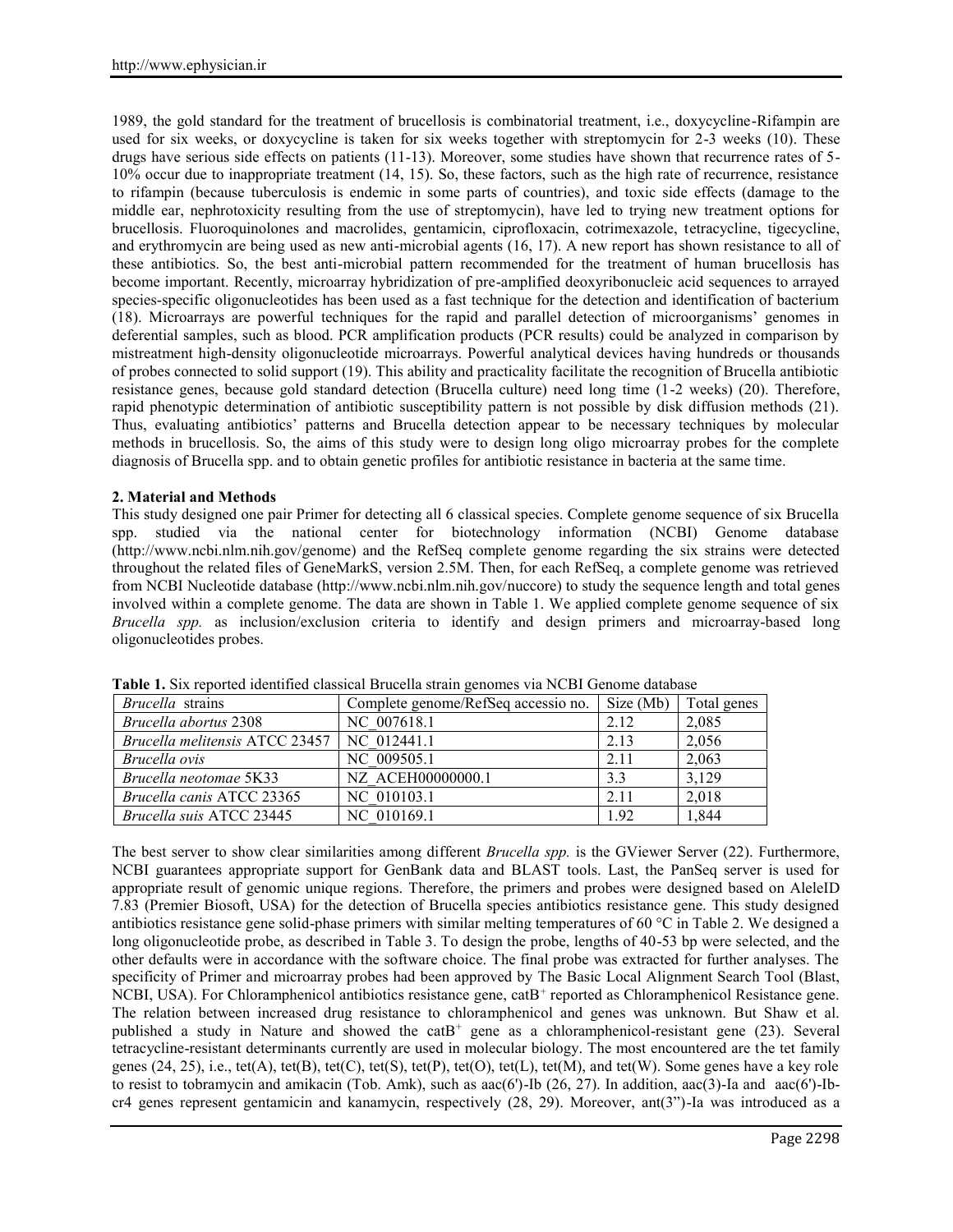spectinomycin-resistant gene (30). The gene sequence studied via the NCBI Genome database (http://www.ncbi.nlm.nih.gov/genome) was used to design the primers and probes. The provided microarray probes were rechecked by NCBI BLAST tool software and the physical-chemical and structural characteristics, such as ΔG, Tm, ΔH, and hairpins of designing microarray probes, were tested via the online tool of oligoanalyzer 3.1 (<https://eu.idtdna.com/calc/analyzer>). Other default parameters were performed in this study, including target type: DNA, oligo Conc: 0.25 μM, Na+ Concentration: 50 Mm, Nucleotide type: DNA, Sequence type: linear, Temperature: 25 °C, Max foldings: 25, Suboptimality: 50%, Start position: 0 and Stop position: 0. Finally, the accurate and standard long oligonocleotides probes were selected for use in designing a diagnostic DNA microarray chip.

| Target            | Primers                              | Length |
|-------------------|--------------------------------------|--------|
| Brucella spp.     | 5'GCGTTGGAGGCGACATTGACA3'            | 286    |
|                   | 5'AGGCTGGCGAGGCGGATG3'               |        |
|                   | <b>Tetracycline Resistance Genes</b> |        |
| tet(W)            | 5'ACGGCTGCTGGACGCTCTT3'              | 219    |
|                   | 5'ATGGTGTGGCTGGCTGCTTTG3'            |        |
| tet(L)            | 5'CCACCTGCGAGTACAAACTGGG3'           | 335    |
|                   | 5'ATCGCTGGACCGACTCCTTCTC3'           |        |
| tet(P)            | 5'GCTCCCTCTGCTGCAAACAACT3'           | 340    |
|                   | 5'TCCCAACGGAAGCGGTGATACA3'           |        |
| tet(S)            | 5'CCCTGTCAGTACGCCAGCAGAT3'           | 350    |
|                   | 5'TTGGACGACGTGGTTGGAAAGC3'           |        |
| tet(B)            | 5'ATCGGGTCCCTGGTAGCAATGG3'           | 371    |
|                   | 5'AGTCCTCCGCAAAGGGTTCCAA3'           |        |
| tet(A)            | 5'TCGTCGCCGCCCTGATGG3'               | 451    |
|                   | 5'GCCGCATAGATCGCCGTGAAG3'            |        |
| tet(C)            | 5'CGCAGTCAGGCACCGTGTATG3'            | 519    |
|                   | 5'CGCCGCCGCAAGGAATGG3'               |        |
| tet(O)            | 5'TTCTGGGCTTCTGTCGGGTTGT3'           | 557    |
|                   | 5'CTATTCGGGCGGCGGGGTT3'              |        |
| tet(M)            | 5'CGAGGTCCGTCTGAACTTTGCG3'           | 583    |
|                   | 5'GCGGCACTTCGATGTGAATGGT3'           |        |
|                   | Chloramphenicol Resistance Gene      |        |
| catB              | 5'AGCCTCTCAGCGAACAGGTCAA3'           | 507    |
|                   | 5'AGTCCCACCACGCCATTTCCA3'            |        |
|                   | Aminoglycoside Resistance Genes      |        |
| Aac               | 5'TGGAGCACTGGCGCGGATT3'              | 200    |
|                   | 5'GAAAACCACGGGCGAACTGTCA3'           |        |
| $aac(6')$ -Ib     | 5'AGAAGAAGCACGCCCGACACT3'            | 237    |
|                   | 5'GTTCCCAAGCCTTTGCCCAGTT3'           |        |
| $aac(3)$ -Ia      | 5'GAGTTCGGAGACGTAGCCACCT3'           | 324    |
|                   | 5'ATAGAGAGCCACTGCGGGATCG3'           |        |
| $aac(6')$ -Ib-cr4 | 5'CAACAGCACCGATTCCGTCACA3'           | 339    |
|                   | 5'GTTCCCAAGCCTTTGCCCAGTT3'           |        |
| $ant(3")$ -Ia     | 5'TCAGAGGTAGTTGGCGTCATCG3'           | 490    |
|                   | 5'GCGGCGAGTTCCATAGCGTTA3'            |        |

| Table 2. Primer oligonucleotides sequence for detection Brucella spp. and antibiotics resistance gene. (Sorted by |  |
|-------------------------------------------------------------------------------------------------------------------|--|
| amplification target length)                                                                                      |  |

# **3. Results and discussion**

This article designed 16 primer oligonucleotides sequence with the same temperature program for use DNA microarray detection (Table 2). Therefore, we designed 16 long oligonucleotides probes for DNA microarray methods (Table 3).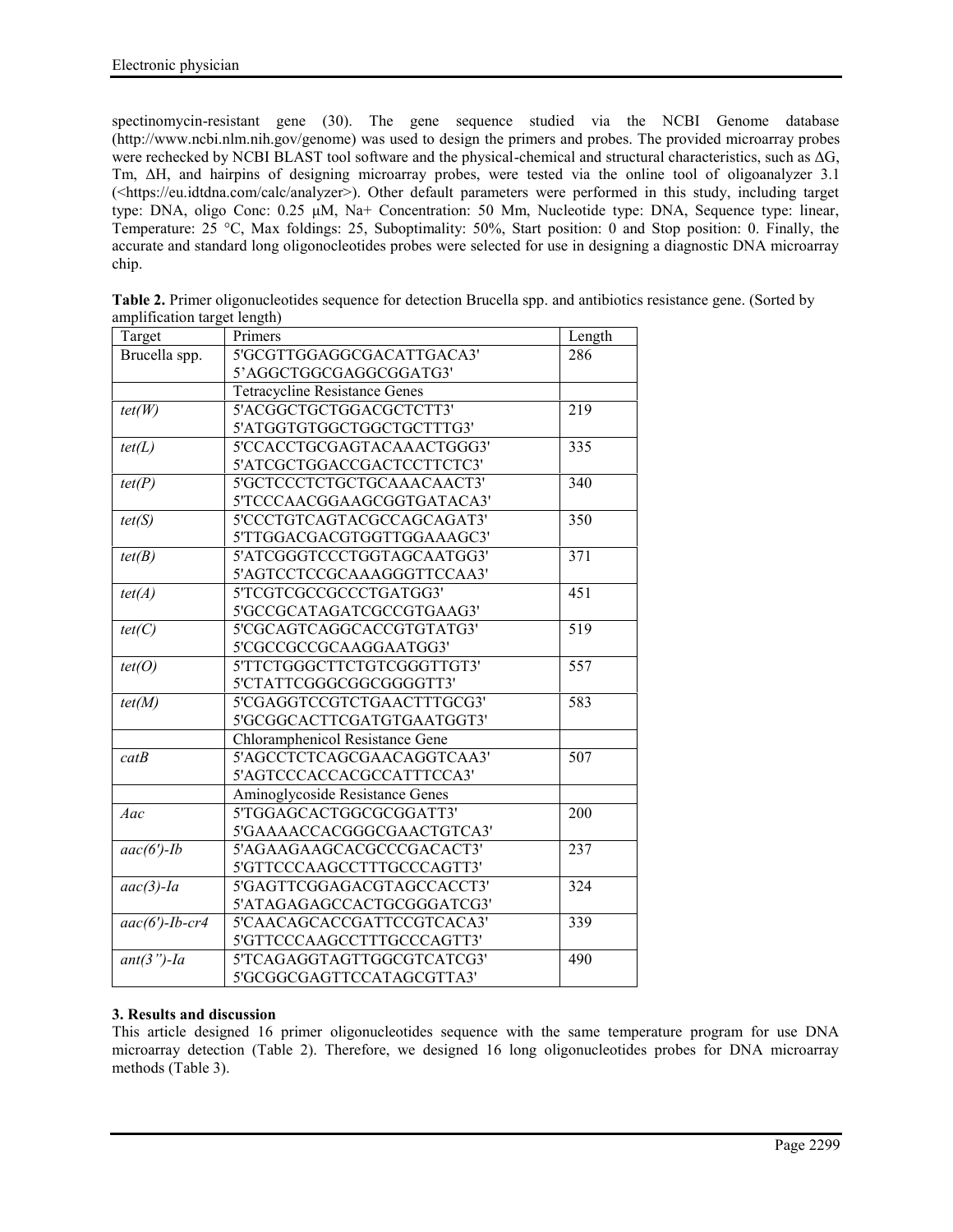There has been extensive scientific research that has shown a wide range of zoonotic infections, which are caused by different strains of Brucella (31-34). The identification of these bacteria can be very critical in the medical society (35). Because of some antibiotic-resistant genes, the prevalence of Brucellosis is increasing, and, as a result, it is necessary to develop a rapid identification technique that can replace culture and biochemical tests. In this study, by using suitable primers and the microarray method, some resistant antibiotics were identified among Brucella spp. in a short time.

| Target                   | Probe                                                     | Length |
|--------------------------|-----------------------------------------------------------|--------|
| Brucella spp.            | 5'GTTCTGCTTGTACTGGATGGAATAGACATTGTCGTAGCCACCTTCTT3'       |        |
|                          | <b>Tetracycline Resistance Genes</b>                      |        |
| tet(A)                   | 5'CCTCCTCTTCACGGCGATCTATGCGGCTTCTATAACAACG3'              | 40     |
| tet(B)                   | 5'CGATCATTGGATTTGTTGGACACTCTTTCTTTCCTATTCTCATTCTAGCCCG3'  | 52     |
| tet(C)                   | 5'CACAGTTAAATTGCTAACGCAGTCAGGCACCGTGTATGAAATCTAACAATG3'   | 51     |
| tet(S)                   | 5'AGTAGCGGAGCAATTAAAGAGTTAGGAAGTGTAGATAGCGGTACAACGAA3'    | 50     |
| tet(P)                   | 5'ATAACAGTGGAGCGATTACAGAATTAGGAAGCGTGGACAAAGGTACAAC3'     | 49     |
| tet(O)                   | 5'AACCAGGGAGCGTAGATAAAGGCACAACAAGGACAGATACAATGAAT3'       | 47     |
| tet(L)                   | 5'CGGCTACATTGGTGGGATACTTGTTGATAGAAGAGGTCCTTTATACGTGTTAA3' | 53     |
| tet(M)                   | 5'ATAACAGTGGAGCGATTACAGAATTAGGAAGCGTGGACAAAGGTACAAC3'     | 49     |
| tet(W)                   | 5'TGAAATTGTTATCCTTCCCAGCGACAGCGTGAGGTTAAACGATGTATTA3'     | 49     |
|                          | Chloramphenicol Resistance Gene                           |        |
| catB                     | 5'GATACCGTGATTGGAAATGATGTGTGGATTGGTTCAGAAGCGATGATTT3'     | 49     |
|                          | Aminoglycoside Resistance Genes                           |        |
| $aac(3)$ -Ia             | 5'CAAGCAGATTACGGTGACGATCCCGCAGTGGCTCTCTATACAAAGTT3'       | 47     |
| $aac(6')$ -Ib            | 5'TGAGTATTCAACATTTCCAAACAAAGTTAGGCATCACAAAGTACAGCATCGT3'  | 52     |
| aac                      | 5'CAATTTCACAGAAAGTTCACCTGGCGTTAGGATTTGAGGAAACAGAGC3'      | 48     |
| $ant(3")$ -Ia            | 5'TCATACTTGAAGCTAGGCAGGCTTATCTTGGACAAGAAGATCGCTTG3'       | 47     |
| $\text{aac}(6')$ -Ib-cr4 | 5'TGGAAATACTGACAAGTTAGGCATCACAAAGTACAGCATCGTGACCA3'       | 47     |

**Table 3.** Microarray DNA probe oligonucleotides for detection Brucella spp. and antibiotics resistance genes with same annealing temperature

It was observed that some species that carried the tet family gene showed resistance to tetracycline although the majority of spp. had the tet+ gene, which means that there was a high level of tectracycline resistance in this period. In fact, this kind of resistance causes bacteria to acquire new genes, which are responsible to code a protein that protects bacterial ribosomes from the action of tetracyclines. However, resistance to aminoglycoside was detected by probes that were designed based on  $acc(3)$ ,  $acc(6)$ , and ant genes. These aminoglycoside resistance genes existing in the most of *Brucella spp.* represent High Level of Aminoglycoside Resistance (HLAR). Regarding the mechanism of chloramphenicol resistance, there is its enzymatic inactivation by acetylation mainly via acetyltransferases or, in some cases, by chloramphenicol phosphotransferases.

In the present study, Brucella neotomae 5K33 included the highest number of genes (3129 genes) and nucleotide sequences (3.3 Mb) in Table 1, was selected as standard sample for designing long oligonocleotides microarray probes. So, an accurate, rapid, sensitive, and specific diagnostic tool results a definite treatment that may lead to the reduction of unnecessary costs for public health around the world. One of the most efficient molecular diagnostic technology is the DNA microarray, which makes a reliable diagnosis regarding microbial agents of various infectious diseases at the same time (1-5). DNA microarray technology includes several stages, the most important of which is designing probes. Regarding this stage, scientists can use a wide range of databases, tools, and servers for microarray probes. This technology is a valuable method to use the obtained information for AlleleID tool to retrieve invaluable raw data in the form of designing microarray probes. By comparing the genome sequence of six Brucella species, our study could not find the specific unique areas for long probe designing. More analysis showed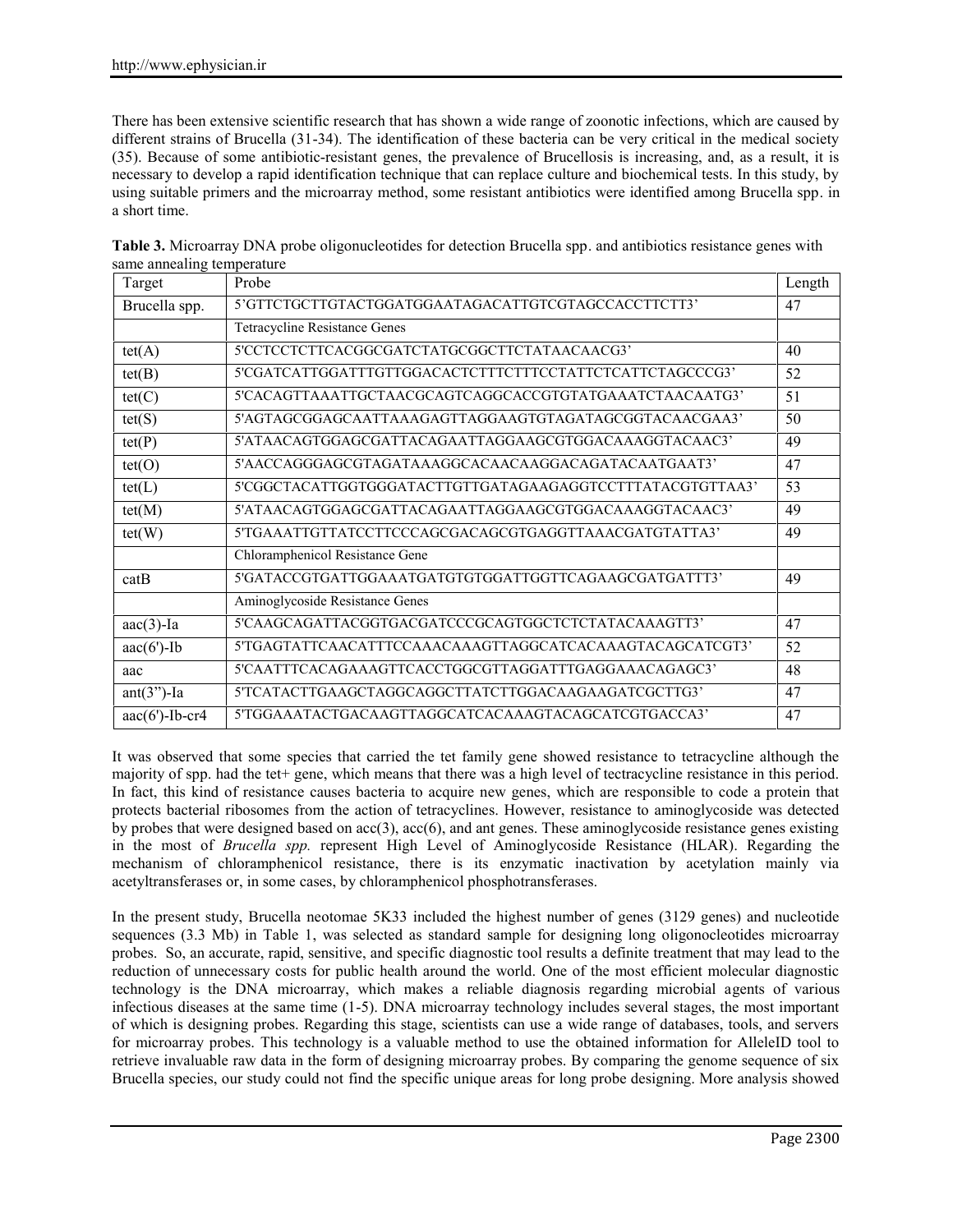that *Brucella spp.* had elements that can move between genomes. So, the microarray technique could not differentiate between *Brucella spp.*

Designing microarray probes is a versatile process that can be done in a wide range of selections. Since, the long oligo microarray probes are the best choices for specific diagnosis and definite treatment, this group of probes was designed in the present survey. Moreover, probes can be designed in two forms, i.e., general and specific. In the past, microbial resistance was a complicated issue in hospitals and health centers throughout the world, but the microarray diagnostic method can be a solution in this matter, because today's microarray probes are designed for normal virulence or multi-drug resistance genes (3641).

### **Acknowledgments:**

This article was derived from Ms. Zahra Khazai's M.Sc. thesis in Biology Research Center, Baqiyatallah University of Medical Sciences with grant number: BMSU93061207.

## **Conflict of Interest:**

There is no conflict of interest to be declared.

### **Authors' contributions:**

All authors contributed to this project and article equally. All authors read and approved the final manuscript.

### **References**

- 1) Rubach MP, Halliday JE, Cleaveland S, Crump JA. Brucellosis in low-income and middle-income countries. Curr Opin Infect Dis. 2013; 26(5): 404-12. doi: 10.1097/QCO.0b013e3283638104. PMID: 23963260, PMCID: PMC3888775.
- 2) Parlak M, Guducuoglu H, Bayram Y, Cikman A, Aypak C, Kilic S, et al. Identification and determination of antibiotic susceptibilities of Brucella strains isolated from patients in van, Turkey by conventional and molecular methods. Int J Med Sci. 2013; 10(10): 1406-11. doi: 10.7150/ijms.6565. PMID: 23983603, PMCID: PMC3753419.
- 3) Piranfar V, Sharif M, Hashemi M, Vahdati AR, Mirnejad R. Detection and discrimination of two Brucella species by multiplex real-time PCR and high-resolution melt analysis curve from human blood and comparison of results using RFLP. Iran J Basic Med Sci. 2015; 18(9): 909-14. PMID: 26523223, PMCID: PMC4620191.
- 4) Russo G, Pasquali P, Nenova R, Alexandrov T, Ralchev S, Vullo V, et al. Reemergence of human and animal brucellosis, bulgaria. Emerging infectious diseases. 2009; 15(2): 314-6. PMID: 19193282, PMCID: PMC2657635.
- 5) Mirnejad R, Mohamadi M, Piranfar V, Mortazavi SM, Kachuei R. A duplex PCR for rapid and simultaneous detection of Brucella spp. in human blood samples. Asian Pac J Trop Med. 2013; 6(6): 453-6. doi: 10.1016/S1995-7645(13)60073-5. PMID: 23711705.
- 6) Gwida M, Al Dahouk S, Melzer F, Rosler U, Neubauer H, Tomaso H. Brucellosis regionally emerging zoonotic disease? Croatian medical journal. 2010; 51(4): 289-95. PMID: 20718081, PMCID: PMC2931433.
- 7) Mirnejad R, Doust RH, Kachuei R, Mortazavi SM, Khoobdel M, Ahamadi A. Simultaneous detection and differentiates of Brucella abortus and Brucella melitensis by combinatorial PCR. Asian Pac J Trop Med. 2012; 5(1): 24-8. doi: 10.1016/S1995-7645(11)60239-3. PMID: 22182638.
- 8) Duvnjak S, Racic I, Spicic S, Zdelar-Tuk M, Reil I, Cvetnic Z. Characterisation of Brucella suis isolates from Southeast Europe by multi-locus variable-number tandem repeat analysis. Vet Microbiol. 2015; 180(1-2): 146-50. doi: 10.1016/j.vetmic.2015.08.013. PMID: 26324171.
- 9) Mohamed Zahidi J, Bee Yong T, Hashim R, Mohd Noor A, Hamzah SH, Ahmad N. Identification of Brucella spp. isolated from human brucellosis in Malaysia using high-resolution melt (HRM) analysis. Diagn Microbiol Infect Dis. 2015; 81(4): 227-33. doi: 10.1016/j.diagmicrobio.2014.12.012. PMID: 25641125.
- 10) Joint FAO/WHO expert committee on brucellosis. World Health Organ Tech Rep Ser. 1986; 740: 1-132. PMID: 3097967.
- 11) Ersoy Y, Sonmez E, Tevfik MR, But AD. Comparison of three different combination therapies in the treatment of human brucellosis. Tropical doctor. 2005; 35(4): 210-2. doi: 10.1258/004947505774938765. PMID: 16354469.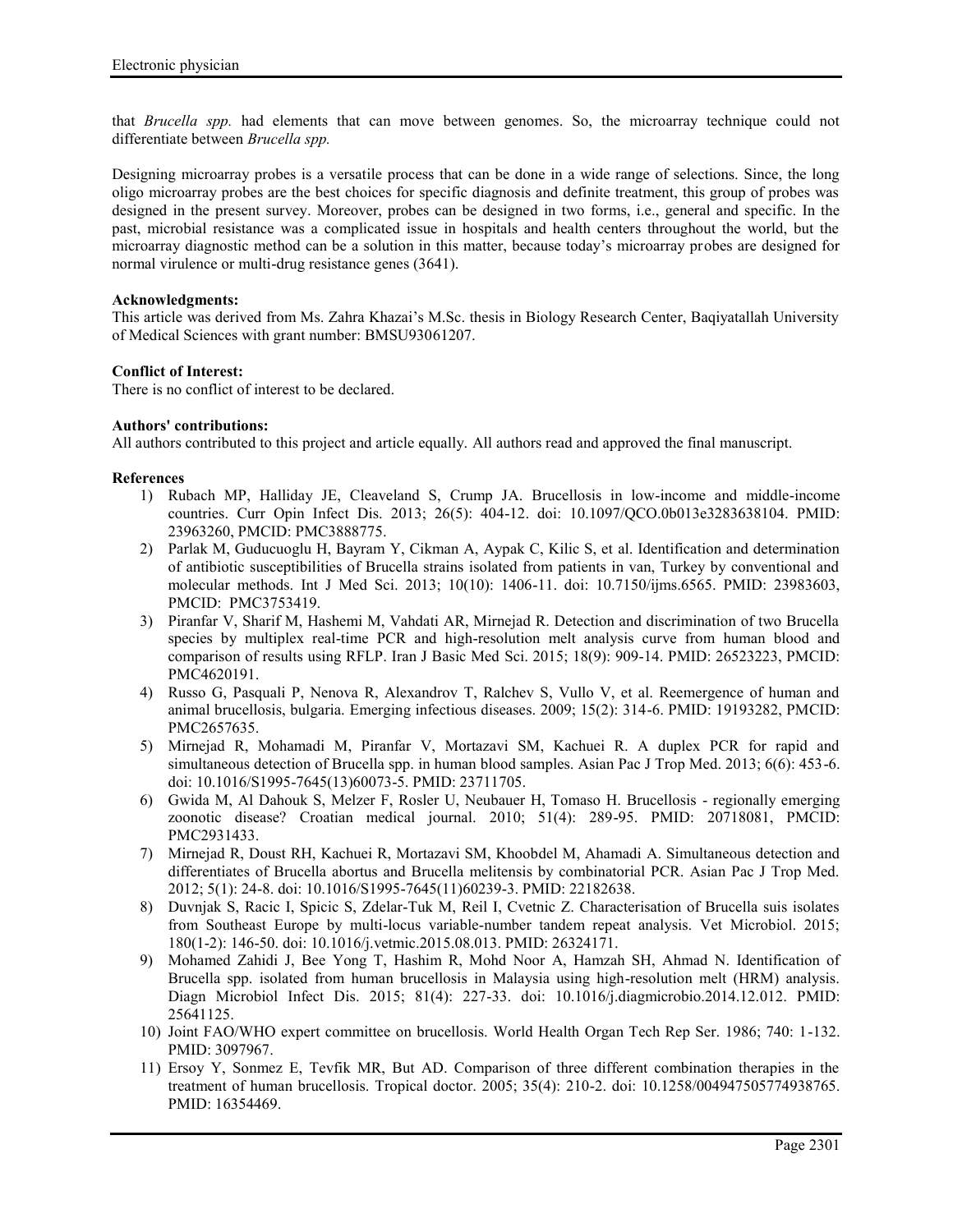- 12) Solera J, Rodriguez-Zapata M, Geijo P, Largo J, Paulino J, Saez L, et al. Doxycycline-rifampin versus doxycycline-streptomycin in treatment of human brucellosis due to Brucella melitensis. The GECMEI Group. Grupo de Estudio de Castilla-la Mancha de Enfermedades Infecciosas. Antimicrob Agents Chemother. 1995; 39(9): 2061-7. PMID: 8540716, PMCID: PMC162881.
- 13) Yousefi-Nooraie R, Mortaz-Hejri S, Mehrani M, Sadeghipour P. Antibiotics for treating human brucellosis. Cochrane Database Syst Rev. 2012; 10: CD007179. doi: 10.1002/14651858.CD007179.pub2. PMID: 23076931.
- 14) Ariza J, Bosilkovski M, Cascio A, Colmenero JD, Corbel MJ, Falagas ME, et al. Perspectives for the treatment of brucellosis in the 21st century: the Ioannina recommendations. PLoS medicine. 2007; 4(12): e317. doi: 10.1371/journal.pmed.0040317. PMID: 18162038, PMCID: PMC2222927.
- 15) Pappas G, Solera J, Akritidis N, Tsianos E. New approaches to the antibiotic treatment of brucellosis. Int J Antimicrob Agents. 2005; 26(2): 101-5. doi: 10.1016/j.ijantimicag.2005.06.001. PMID: 16039098.
- 16) Al-Mariri A, Safi M. The Antibacterial Activity of Selected Labiatae (Lamiaceae) Essential Oils against Brucella melitensis. Iran J med sci. 2013; 38(1): 44-50. PMID: 23645957, PMCID: PMC3642944.
- 17) Aliskan H, Can F, Demirbilek M, Colakoglu S, Kilic S, Arslan H. Determining in vitro synergistic activities of tigecycline with several other antibiotics against Brucella melitensis using checkerboard and time-kill assays. J chemother. 2009; 21(1): 24-30. doi: 10.1179/joc.2009.21.1.24. PMID: 19297268.
- 18) Mitterer G, Huber M, Leidinger E, Kirisits C, Lubitz W, Mueller MW, et al. Microarray-based identification of bacteria in clinical samples by solid-phase PCR amplification of 23S ribosomal DNA sequences. J Clin Microbiol. 2004; 42(3): 1048-57. PMID: 15004052, PMCID: PMCPMC356827.
- 19) Deyholos MK, Galbraith DW. High-density microarrays for gene expression analysis. Cytometry. 2001; 43(4): 229-38. doi: 10.1002/1097-0320(20010401)43:4<229::AID-CYTO1055>3.0.CO;2-2.
- 20) Mangalgi S, Sajjan A. Comparison of three blood culture techniques in the diagnosis of human brucellosis. J lab physicians. 2014; 6(1): 14-7. doi: 10.4103/0974-2727.129084. PMID: 24696554, PMCID: PMC3969635.
- 21) Jenkins SG, Schuetz AN. Current concepts in laboratory testing to guide antimicrobial therapy. Mayo Clin Proc. 2012; 87(3): 290-308. doi: 10.1016/j.mayocp.2012.01.007. PMID: 22386185, PMCID: PMC3496983.
- 22) Sekhavati MH, Heravi RM, Tahmoorespur M, Yousefi S, Abbassi-Daloii T, Akbari R. Cloning, molecular analysis and epitopics prediction of a new chaperone GroEL Brucella melitensis antigen. Iran J Basic Med Sci. 2015; 18(5): 499-505. PMID: 26124937, PMCID: PMC4475659.
- 23) Shaw WV, Packman LC, Burleigh BD, Dell A, Morris HR, Hartley BS. Primary structure of a chloramphenicol acetyltransferase specified by R plasmids. Nature. 1979; 282(5741): 870-2. PMID: 390404.
- 24) Roberts MC. Tetracycline resistance determinants: mechanisms of action, regulation of expression, genetic mobility, and distribution. FEMS Microbiol Rev. 1996; 19(1): 1-24. PMID: 8916553.
- 25) Roberts MC. Genetic mobility and distribution of tetracycline resistance determinants. Ciba Found symp. 1997; 207: 206-18; discussion 19-22. PMID: 9189643.
- 26) Labby KJ, Garneau-Tsodikova S. Strategies to overcome the action of aminoglycoside-modifying enzymes for treating resistant bacterial infections. Future med chem. 2013; 5(11): 1285-309. doi: 10.4155/fmc.13.80. PMID: 23859208, PMCID: PMC3819198.
- 27) Liang C, Xing B, Yang X, Fu Y, Feng Y, Zhang Y. Molecular epidemiology of aminoglycosides resistance on Klebsiella pneumonia in a hospital in China. Int J clin exp med. 2015; 8(1): 1381-5. PMID: 25785141, PMCID: PMC4358596.
- 28) Riccio ML, Docquier JD, Dell'Amico E, Luzzaro F, Amicosante G, Rossolini GM. Novel 3-N aminoglycoside acetyltransferase gene, aac(3)-Ic, from a Pseudomonas aeruginosa integron. Antimicrob Agents Chemother. 2003; 47(5): 1746-8. PMID: 12709352, PMCID: PMC153335.
- 29) Doi Y, Wachino J, Yamane K, Shibata N, Yagi T, Shibayama K, et al. Spread of novel aminoglycoside resistance gene aac(6')-Iad among Acinetobacter clinical isolates in Japan. Antimicrob Agents Chemother. 2004; 48(6): 2075-80. doi: 10.1128/AAC.48.6.2075-2080.2004. PMID: 15155202, PMCID: PMC415623.
- 30) Vakulenko SB, Donabedian SM, Voskresenskiy AM, Zervos MJ, Lerner SA, Chow JW. Multiplex PCR for detection of aminoglycoside resistance genes in enterococci. Antimicrob Agents Chemother. 2003; 47(4): 1423-6. PMID: 12654683, PMCID: PMC152526.
- 31) von Bargen K, Gagnaire A, Arce-Gorvel V, de Bovis B, Baudimont F, Chasson L, et al. Cervical Lymph Nodes as a Selective Niche for Brucella during Oral Infections. PLoS One. 2014; 10(4): e0121790. doi: 10.1371/journal.pone.0121790. PMID: 25919005, PMCID: PMC4412401.